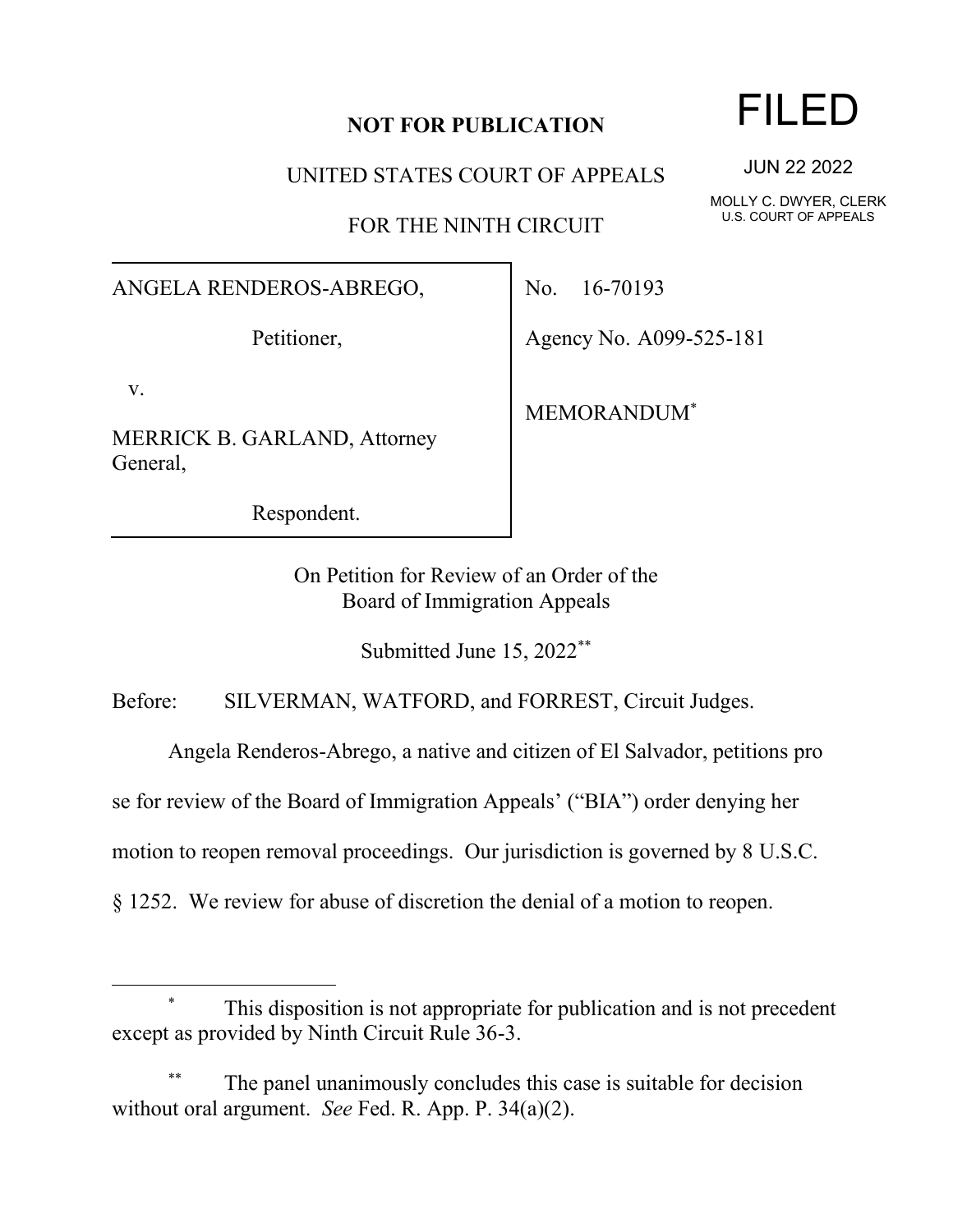*Najmabadi v. Holder*, 597 F.3d 983, 986 (9th Cir. 2010). We deny in part and dismiss in part the petition for review.

The BIA did not abuse its discretion in denying Renderos-Abrego's second motion to reopen as untimely and number-barred, where she failed to establish that she qualified for an exception to the time and number bars. *See* 8 C.F.R. § 1003.2(c)(1), (3)(ii); *Toufighi v. Mukasey*, 538 F.3d 988, 996 (9th Cir. 2008) (evidence must demonstrate prima facie eligibility for relief to warrant reopening based on changed country conditions).

To the extent that Renderos-Abrego challenges the BIA's underlying dismissal order and its denial of her first motion to reopen, we lack jurisdiction to consider her arguments because this petition for review was filed more than 30 days after those decisions. *See* 8 U.S.C. § 1252(b)(1) ("The petition for review must be filed not later than 30 days after the date of the final order of removal."); *see also Singh v. INS*, 315 F.3d 1186, 1188 (9th Cir. 2003) (30-day deadline is "mandatory and jurisdictional").

We lack jurisdiction to review the BIA's denial of sua sponte reopening, where Renderos-Abrego has not raised a legal or constitutional error. *See Bonilla v. Lynch*, 840 F.3d 575, 588 (9th Cir. 2016) ("[T]his court has jurisdiction to review Board decisions denying *sua sponte* reopening for the limited purpose of reviewing the reasoning behind the decisions for legal or constitutional error.").